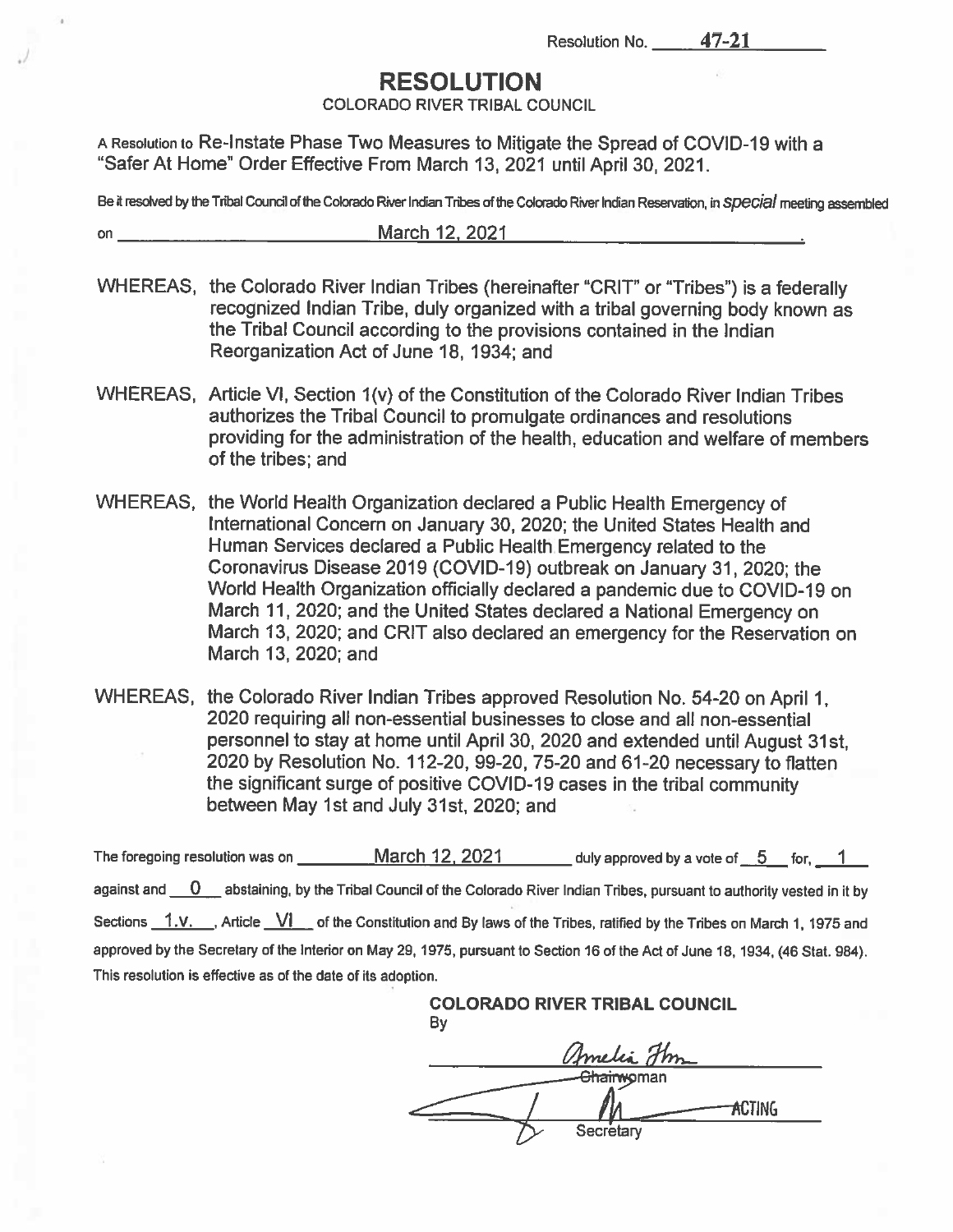RESOLUTION NO. R- 47-21 MARCH 12, 2021 PAGE 2

- WHEREAS, the Colorado River Indian Tribes approved Resolution 135-20 approving <sup>p</sup>hase two measure to mitigate the spread of COVID-19 with a "Safer at Home" Order effective September 30, <sup>2020</sup> with extensions until December 31, 2020;
- WHEREAS, the Colorado River Indian Tribes experienced <sup>a</sup> significant surge in positive coronavirus cases in December and January and reinstated the Stay at Home order effective from December 24, 2020 until March 31, 2021; and
- WHEREAS, the Indian Health Services has been administering vaccination for COVID-19 since December, including employees of the Tribes; and
- WHEREAS, despite administering of vaccinations, the Colorado River Indian Tribes continues to be in <sup>a</sup> state of emergency and the risk of an outbreak of COVID 19 continues to be <sup>a</sup> grave danger to the Colorado River Indian Tribal member and non-tribal community; and
- WHEREAS, the Indian Health Services reported <sup>10</sup> new positive COVID-19 cases between February 20, <sup>2021</sup> and March 12, 2021, which is <sup>a</sup> significant reduction from the surge in cases reported during December and January; and
- WHEREAS, the Tribal Council has also reviewed the COVID-19 case activity within the surrounding communities to determine whether to extend Resolution 135-20, the "Safer at Home" order or continue with Resolution 54-20, the "Stay at Home" order; and
- WHEREAS, the Tribal Council has determined that due to the continued reporting of positive<br>COVID-19 cases of tribal members, the surrounding community, and nationally<br>that certain measures must remain in place to mitigate and
- WHEREAS, in order to continue the phased and safe re-opening of the Tribal economy the<br>Tribal Council is prepared to extend the "Safer at Home" measures to continue to mitigate and slow the spread of COVID-19 by ensuring safe operation of businesses and other services.
- NOW, THEREFORE, BE IT RESOLVED by the Tribal Council of the Colorado River Indian Tribes that the Colorado River Indian Tribes hereby approves re-instating the "Safer at Home" Order which requires the following measures remain in <sup>p</sup>lace:
	- 1) Seasonal residents who reside in any of the Mobile Home, RV Parks, housing developments, or have <sup>a</sup> homesite lease on the reservation shall be permitted to access their residences but only members of the immediate household of the lessee shall be permitted on-site; and
	- 2) There shall be no gatherings, public or private, of more than <sup>10</sup> individuals indoors or <sup>25</sup> individuals outdoors and social distancing and the use of face masks is required for all gatherings; and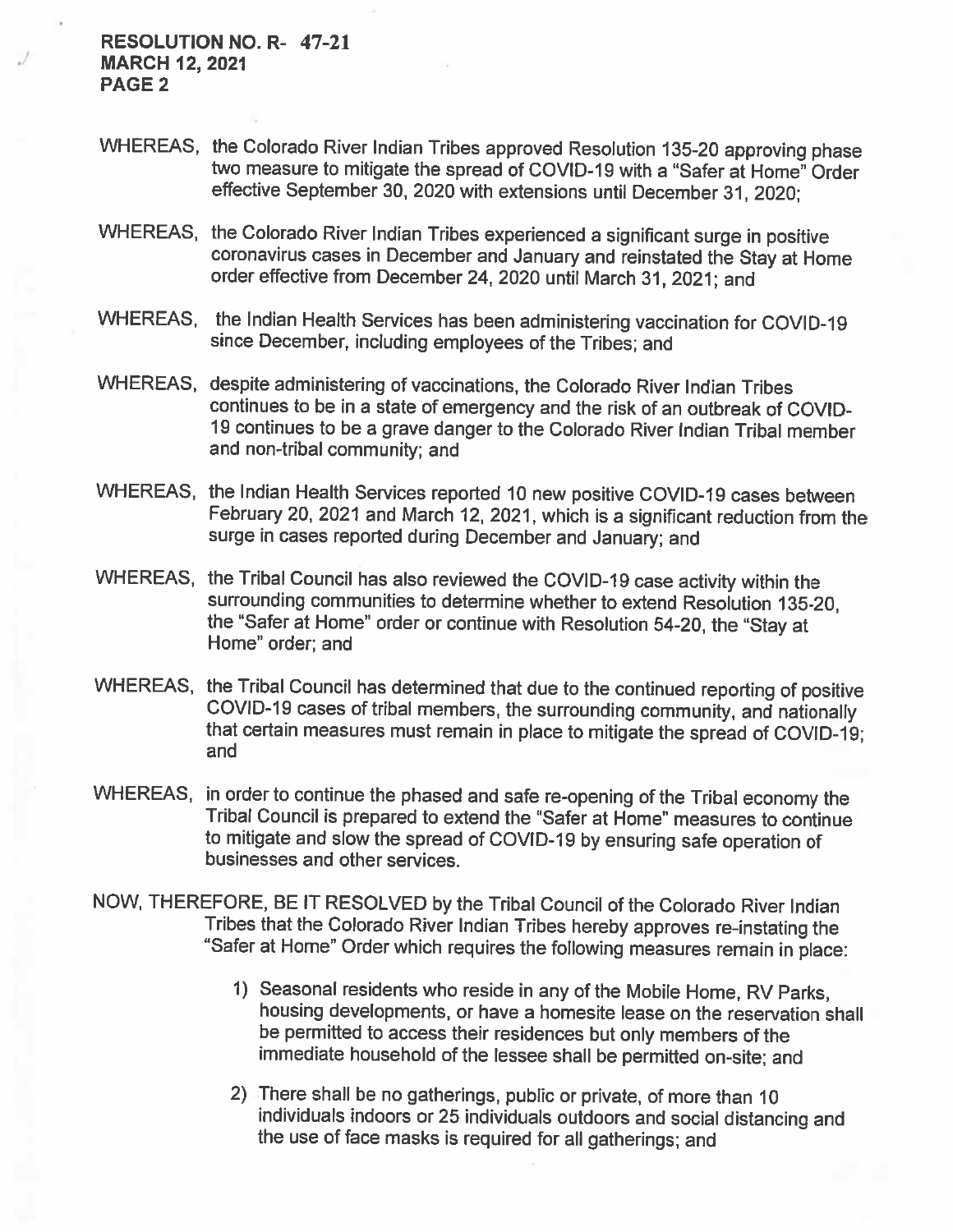- 3) Bars, movies theaters, gyms, museums, stadium sport events, day camps (excluding child care) and concerts shall remain closed unless submission of <sup>a</sup> <sup>p</sup>lan under subsection <sup>8</sup> approved by Tribal Council; and
- 4) Indoor dining may be permitted at no more than 50% capacity and <sup>a</sup> <sup>p</sup>lan must be submitted for Tribal Council approval detailing standards to maintain Centers for Disease Control ("CDC"), Occupational Safety and Health Administration ("OSHA") and CRIT standards; and
- 5) Churches shall remain closed unless they submit <sup>a</sup> <sup>p</sup>lan for Tribal Council approval detailing standards to maintain CDC, OSHA and CRIT standards; and
- 6) Schools shall only open for hybrid in-person/virtual learning provided all three benchmarks indicated by the Arizona Department of Health Services for moderate or minimal transmission are met for two weeks prior to beginning in-person learning and <sup>a</sup> <sup>p</sup>lan is submitted to Tribal Council for approval detailing standards to maintain CDC, OSHA and CRIT standards; and
- 7) Large venues, such as the Blue Water Resort and Casino shall remain closed unless they submit <sup>a</sup> <sup>p</sup>lan for Tribal Council approval detailing standards to maintain CDC, OSHA and CRIT standards; and
- 8) All <sup>p</sup>lans submitted for Tribal Council for approval to re-open shall detail infection prevention measures, including but not limited to the use of face masks, and engineering and administrative controls for social distancing and reduced occupancy requirements, sanitation policies and procedures, screening of staff and patrons for COVID-19 identification and isolation, contact tracing protocol for positive case exposures, and communications, training, and procedures for implementation in accordance with CDC, OSHA, and CRIT standards; and
- 10) All CRIT Tribal Members and the reservation residents are still strongly advised to stay at home whenever possible to maintain the reduction in COVID-19 cases and protect the most vulnerable community members from COVID-19; and,
- BE IT FURTHER RESOLVED that this Resolution shall take effect March 13, 2021 and shall remain in effect until April 30, 2021, or until Tribal Council, in consultation with public health officials, determines that the threat has decreased or increased and these restrictions can be lifted or Stay at Home orders must be reinstated; and
- BE IT FURTHER RESOLVED that the CRIT Incident Command team shall monitor the percent bi-weekly change and 14-day rolling new average of cases reported by the Indian Health Services to determine whether to reinstate Resolution 54-20; and